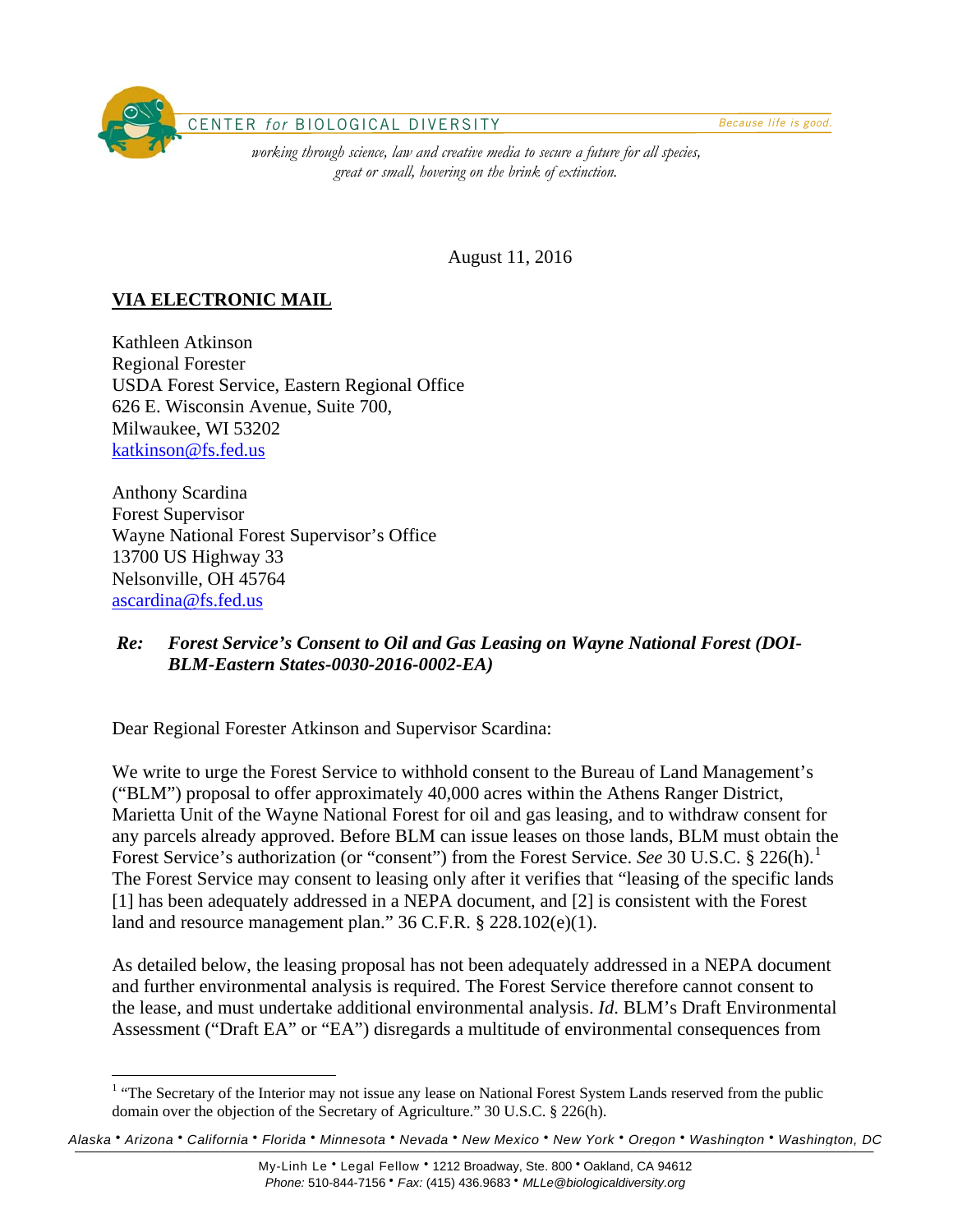shale gas development and hydraulic fracturing, which would impair the health and recreational value of Ohio's only national forest.

The EA disregards the practical realities and economics of hydraulic fracturing (or "fracking") in the Wayne National Forest, relying on unfounded assumptions and resulting in a deeply flawed environmental analysis. One glaring example is the EA's omission of impacts from opening up private minerals and overlying private lands to new shale gas development – despite that being an obvious and necessary consequence of federal leasing. As proponents of BLM's leasing proposal have insisted, private mineral deposits, which are scattered throughout the Wayne, are exploitable only if BLM and the Forest Service make available adjacent federal minerals. Likewise, many of the parcels offered for lease are too small to be exploited via costly horizontal drilling techniques unless they are "pooled" with adjacent private minerals. Further, the EA incorrectly assumes that all new operations would be conducted on federal surface, and that the impacts of all such operations would be mitigated by measures set forth in the Forest Service's Land and Resource Management Plan ("2006 Forest Plan"), which limits its regulatory reach to federal surface activities.<sup>[2](#page-1-0)</sup> More likely than not, to avoid the Forest Service's costlier and stricter regulations and lengthier approval process, operators would choose to site horizontal drilling operations on private surface, which could have significant impacts on the national forest, even if conducted on private lands.

Another major oversight of the EA is its disregard of on the ground data showing that new well pads, pipelines, and compressors entail clearing several times more acres of forest than assumed in the EA. As a result, the EA greatly underestimates total surface disturbance. This error infects the EA's analysis of impacts to streams, soil, vegetation, and wildlife.

Fracking would also imperil the endangered Indiana bat by introducing wastewater pits, fragmenting habitat, and risking degradation of streams, but BLM's consultation with Fish and Wildlife Service ignores or minimizes these effects, along with the devastating effects of climate change and white nose syndrome. The Forest Service and BLM's failure to properly consult with Fish and Wildlife Service regarding these numerous threats to the Indiana bat also prohibits the Forest Service from consenting to new leasing.

The EA also fails to adequately analyze the greenhouse gas emissions and climate change potential of the proposed action. Despite having considerable data points and access to several widely used quantification tools, the agencies decline to quantify the amount of CO2e emissions that are likely to result from the proposed action. The Council on Environmental Quality's ("CEQ") recently finalized climate change guidance recommends a much different approach than is exercised in the EA.

Finally, it is our understanding that the Forest Service has prematurely consented to new leasing of certain parcels before BLM has completed its response to public comments and approval of the EA. Consent to leasing before public comment has been fully considered undermines NEPA's bedrock principle that agency decisionmaking be informed by public review and input.

<span id="page-1-0"></span><sup>&</sup>lt;sup>2</sup> See, e.g., 2006 Forest Plan FEIS at 3-115 ("Management of non-Federal lands are under the discretion of the landowner and conservation measures applied on NFS lands may not be used on these other ownerships.").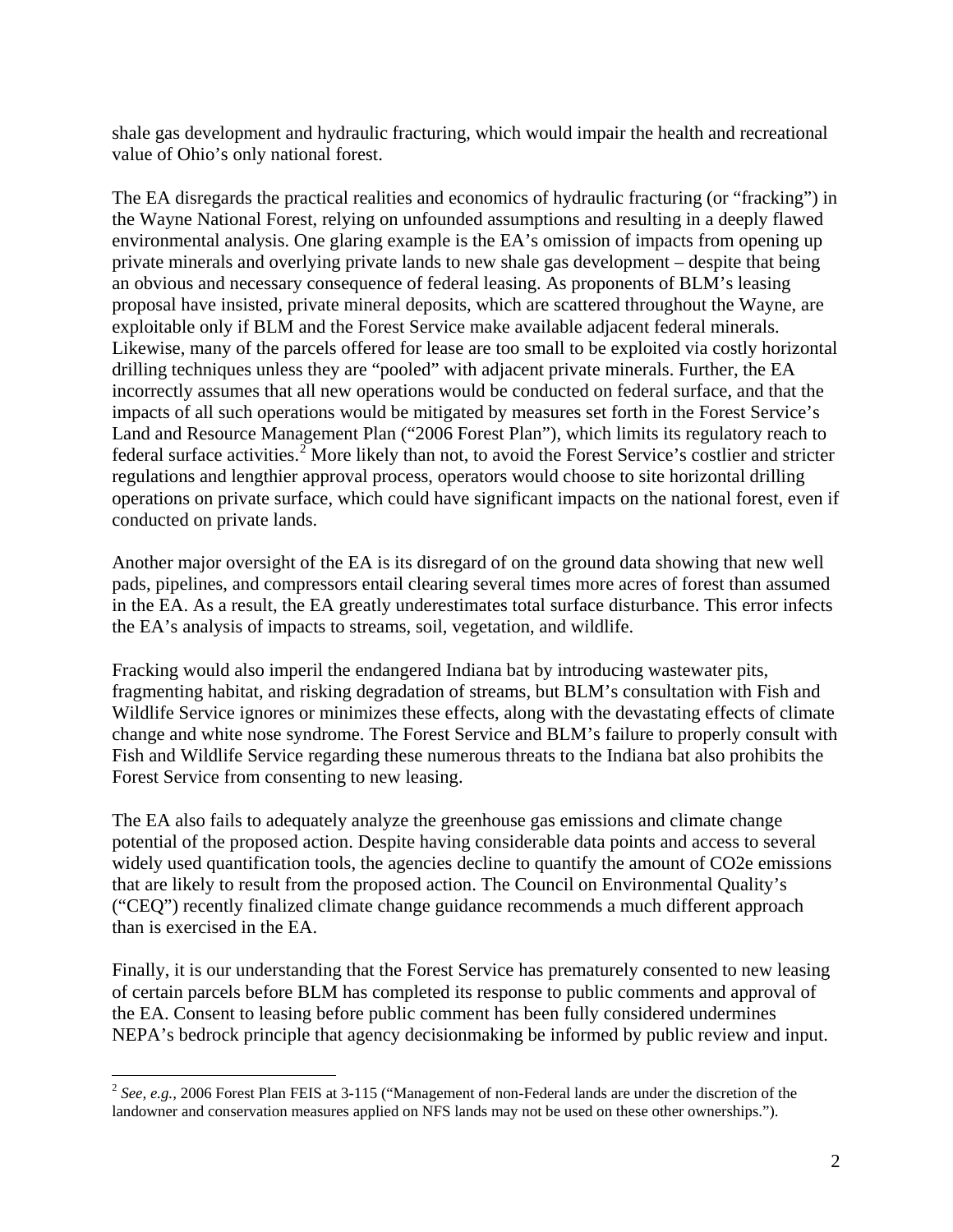Consent for parcels already approved by the Service should therefore be withdrawn and not considered until BLM has finalized the EA.

# **I. The EA Does Not Adequately Address the Impacts of Fracking**

NEPA requires, for proposed major Federal actions significantly affecting the quality of the human environment, agencies to prepare an environmental impact statement ("EIS") in which they consider the environmental impact of the proposed action.<sup>[3](#page-2-0)</sup> To determine whether an action will have a significant environmental impact, BLM can first prepare an EA.<sup>[4](#page-2-1)</sup> If the EA reveals that the project would have a significant effect, then BLM must prepare a detailed, written EIS.<sup>[5](#page-2-2)</sup> In concluding that the proposed action would not have any significant effects on the environment, BLM's Draft EA entirely ignores the potential for federal leasing to open up private surface and private minerals to development and significantly underestimates total surface disturbance from fracking, skewing the analysis of many other impacts. The Forest Service cannot consent to leasing based on this record.

## A. **The Draft EA Fails to Consider the Potential for New Federal Leasing to Open Up Private Minerals and Private Surface to Horizontal Drilling**

A major blind spot in the EA's analysis is the failure to recognize that leasing federal minerals would open up substantial private minerals and private surface for development. This is because large portions of the Marietta Unit are private surface or private mineral and surround tracts of federal minerals which are too small to develop on their own, but which operators wish to access to develop adjacent private minerals. Further, any horizontal drilling and related oil and gas operations would likely occur on private surface, as operators would likely prefer to develop on private surface out of the reach of the Forest Plan's requirements. The EA's failure to acknowledge and discuss mitigation for these entirely foreseeable consequences renders the EA fundamentally flawed.

In scoping, commenters noted that federal leasing is necessary to enable the development of private mineral resources on adjacent lands.<sup>[6](#page-2-3)</sup> Surface and mineral ownership is "highly" fragmented and complicated" throughout the Wayne National Forest.<sup>[7](#page-2-4)</sup> Over three-quarters of the Marietta Unit is private surface, almost all of which overlays private minerals.<sup>[8](#page-2-5)</sup> Federal surface within the Marietta Unit is scattered throughout this area and is non-contiguous.<sup>[9](#page-2-6)</sup> Of this federal surface, nearly three-quarters is underlain by private oil and gas. $^{10}$  $^{10}$  $^{10}$ 

<span id="page-2-0"></span> <sup>3</sup> *See* 42 U.S.C. § 4332(2)(C); *Northwoods Wilderness Recovery, Inc. v. U.S. Forest Service*, 323 F.3d 405, 407 (6th Cir. 2003).

<sup>4</sup> 40 C.F.R. §§ 1501.4, 1508.9.

<span id="page-2-2"></span><span id="page-2-1"></span> $5$  42 U.S.C § 4332(2)(C).

<span id="page-2-3"></span> $<sup>6</sup>$  EA at 17.</sup>

<span id="page-2-4"></span> $<sup>7</sup>$  EA at 18.</sup>

<span id="page-2-5"></span> $8$  EA at 50.

<span id="page-2-6"></span><sup>9</sup> U.S. Forest Service, Athens Ranger District- Marietta Unit Map, available at [http://www.fs.usda.gov/Internet/FSE\\_DOCUMENTS/stelprdb5108534.pdf.](http://www.fs.usda.gov/Internet/FSE_DOCUMENTS/stelprdb5108534.pdf)<br><sup>10</sup> EA at 50.

<span id="page-2-7"></span>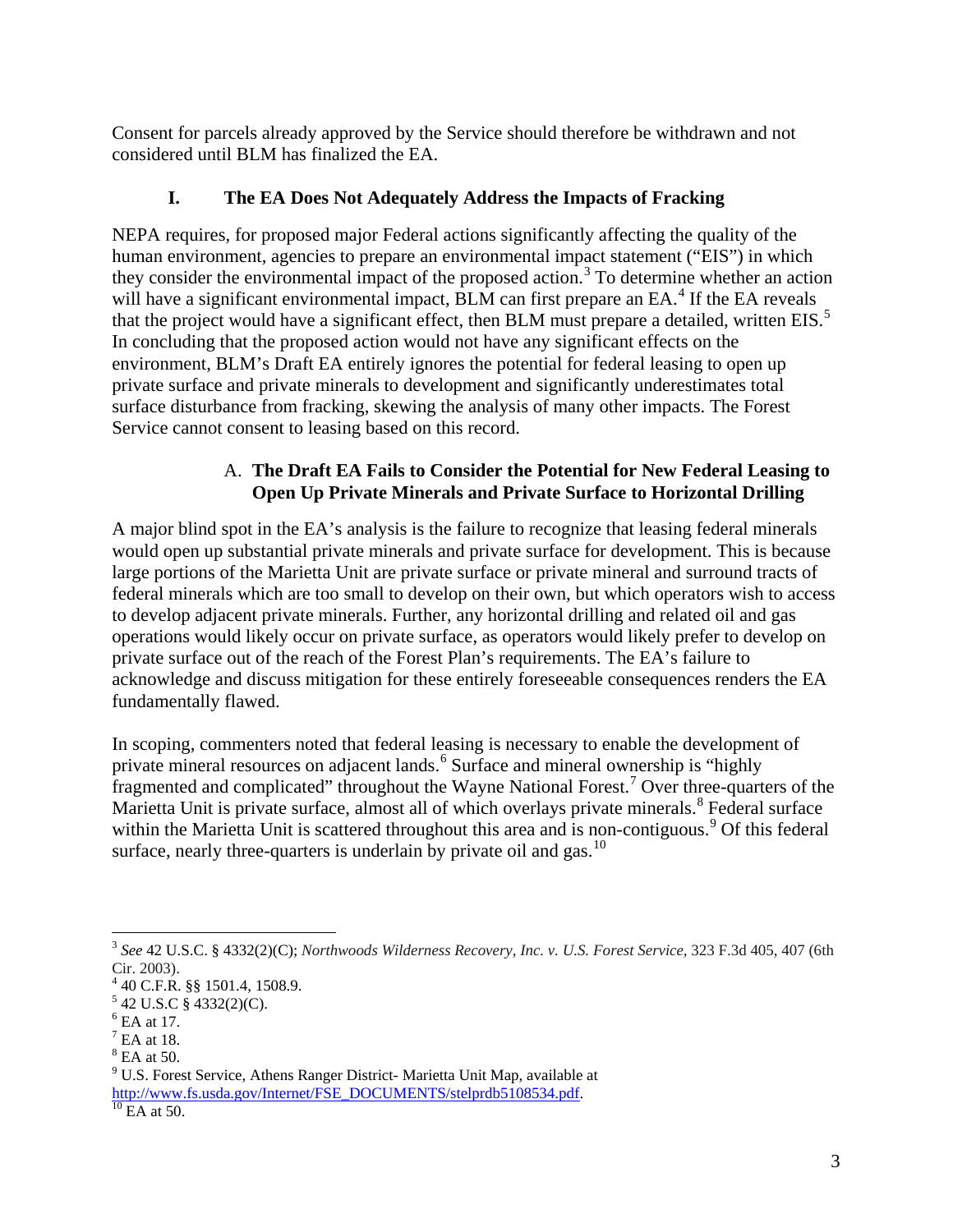In 2012, the Forest Service prepared a Supplemental Information Report ("2012 SIR") addressing the potential impacts of horizontal well development, to assess whether the 2006 Forest Plan should be updated. The 2012 SIR projects that 10 horizontal well pads could be developed on federal surface in the Marietta Unit and that horizontal wells would likely target the Utica and Marcellus shales.<sup>[11](#page-3-0)</sup> Horizontal drilling, however, is only economically feasible if sufficiently large expanses of minerals are available.<sup>[12](#page-3-1)</sup> To drill up to 8 wells from a single horizontal well pad, the scenario considered in the 2012 SIR, each lateral wellbore would extend one to two miles,  $^{13}$  $^{13}$  $^{13}$  with a minimum spacing of 1,000 feet between each lateral.<sup>[14](#page-3-3)</sup> The total production area per well pad amounts to approximately one to two square miles, or 640 to 1,280 acres.

Many of the nominated parcels for lease, however, are substantially smaller than 640 or 1,280 acres and thus would not be exploitable via horizontal drilling unless they were "pooled" with adjacent private minerals. By the same token, private oil and gas extraction within the Marietta Unit may not be feasible unless the minerals are pooled with adjacent federal minerals.<sup>[15](#page-3-4)</sup> Thus, a reasonably foreseeable consequence of federal leasing is opening up private minerals for oil and gas development, including those minerals beneath private surface.

Neither the EA nor its underlying documents, however, take into account the potential for federal oil and gas leasing to open up private minerals and lands. The 2004 Reasonably Foreseeable Development Scenario ("2004 RFDS") prepared for the Wayne National Forest only analyzed the total number of *vertical* well pads that could be developed on *federal* surface. *See* 2012 SIR, Appendix B,  $1.^{16}$  $1.^{16}$  $1.^{16}$  The 2004 RFDS formed the basis for the 2006 Forest Plan EIS's effects evaluation. In the 2012 SIR, the Forest Service considered whether the new potential for horizontal well development would exceed the development footprint projected in the 2004 RFDS and 2006 Forest Plan EIS, and concluded it would not. But the 2012 SIR's horizontal well

<span id="page-3-0"></span> $11$  2012 SIR at 4.

<span id="page-3-1"></span><sup>&</sup>lt;sup>12</sup> "Horizontal drilling into a formation requires that the formation in question be thick enough that the drill bit can penetrate the formation, be turned horizontally and remain in the formation during drilling and production. The driller must also have the right to access a continuous and large enough portion of the formation to make the wells economically viable." 2012 SIR, Appendix C at 2.

<span id="page-3-2"></span><sup>&</sup>lt;sup>13</sup> Geology.com, Utica Shale – Horizontal Wells Drilled in Ohio, available at  $\frac{http://geology.com/utica.shtml}{http://geology.com/utica.shtml}$  (noting horizontal wells can extend underground up to two miles beyond the drilling location); FracTracker, Ohio Shale Gas Viewer (showing horizontal wellbores of one to two miles), available at

[http://maps.fractracker.org/3.13/?appid=2b7611b38d434714ba2033d76cc0ccc3\)](http://maps.fractracker.org/3.13/?appid=2b7611b38d434714ba2033d76cc0ccc3); *see also* Wickstrom, Larry et al., The Utica-Point Pleasant Shale Play of Ohio, Ohio Dept. of Natural Resources, Division of Geological Survey at 5, available at [https://geosurvey.ohiodnr.gov/portals/geosurvey/energy/Utica-PointPleasant\\_presentation.pdf](https://geosurvey.ohiodnr.gov/portals/geosurvey/energy/Utica-PointPleasant_presentation.pdf) ("Wickstrom") ("Optimally, operators would like to have lease blocks of about 2 square miles contiguous to allow drilling in two directions from one central drill pad.").

<span id="page-3-4"></span><span id="page-3-3"></span><sup>&</sup>lt;sup>14</sup> For wells over 4,000 feet deep, the minimum spacing is 1,000 feet (vertically and horizontally). 2012 SIR at 3.<br>Utica shale is around 6,000 to 7,000 feet deep. *See* Wickstrom at 30; *see also id.* at 6 (noting 1,000 <sup>15</sup> See Landowners for Energy Access and Safe Exploration (LEASE), Press Release, Landowners Encourage Public Comment In Support of Leasing Wayne (May 11, 2016) available at [http://www.ohio.com/blogs/drilling/ohio-utica](http://www.ohio.com/blogs/drilling/ohio-utica-shale-1.291290/ohio-landowners-urge-blm-to-proceed-with-wayne-nf-drilling-1.682216)[shale-1.291290/ohio-landowners-urge-blm-to-proceed-with-wayne-nf-drilling-1.682216](http://www.ohio.com/blogs/drilling/ohio-utica-shale-1.291290/ohio-landowners-urge-blm-to-proceed-with-wayne-nf-drilling-1.682216) (spokesperson of private mineral owners complaining that delay in leasing has "block[ed] landowners from developing their private mineral rights" and that "should the agency take no further action, landowners' private property rights would continue to be squandered").

<span id="page-3-5"></span> $16^{16}$  2012 SIR, Appendix B at 1 (forecasting "total number of new wells and associated surface disturbance that will likely occur on federal surface over the next 10 years, regardless of mineral classification").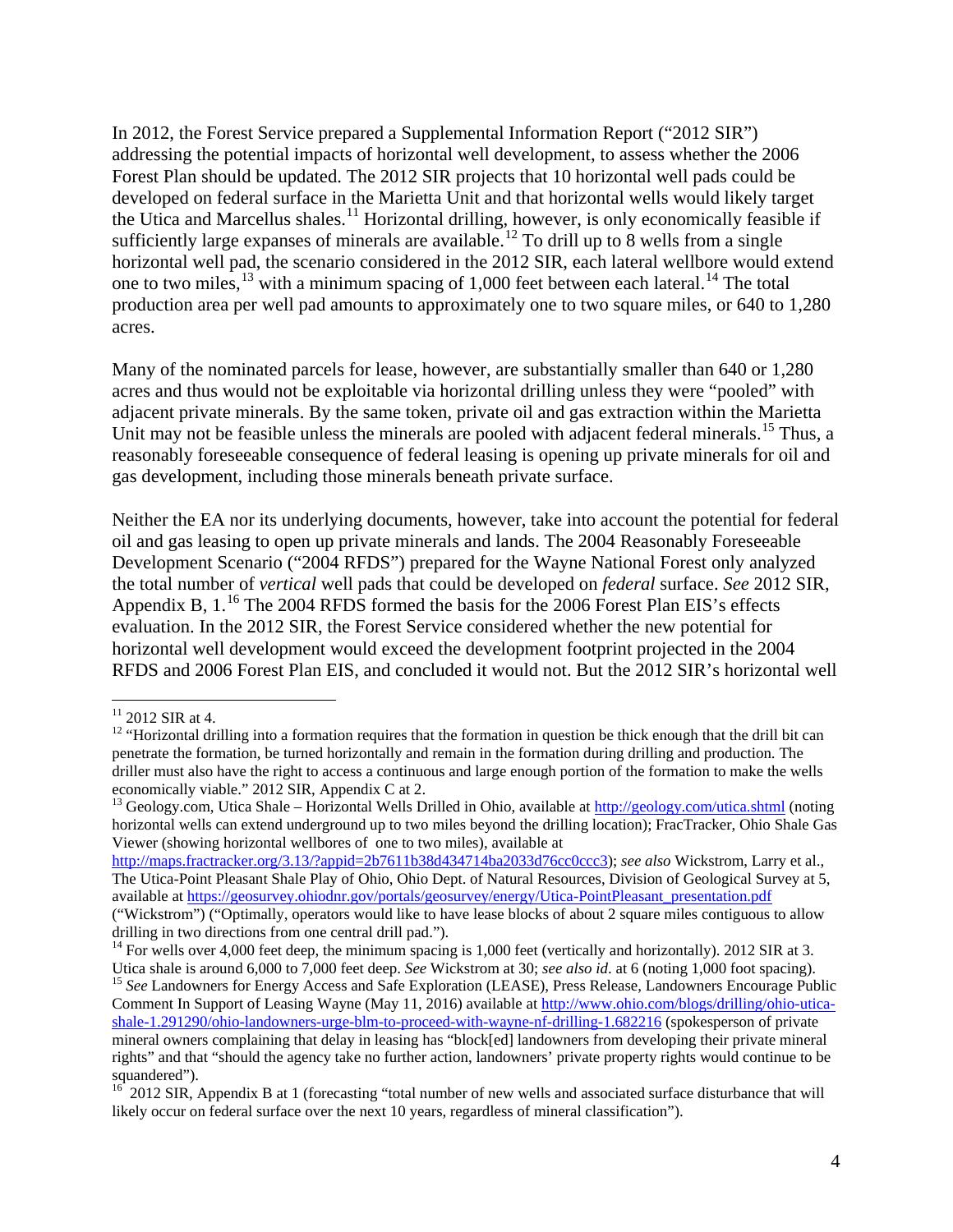projection only includes "well sites that may take place on federal minerals or private minerals *underlying WNF surface lands*," disregarding the potential for private surface land development within the Wayne's administrative boundary.<sup>[17](#page-4-0)</sup> The EA adopts the 2012 SIR's curtailed analysis.

The EA's failure to address private mineral development and overlying private surface disturbance resulting from federal leasing, and its tiering to these outdated studies, violates NEPA's requirement to study reasonably foreseeable consequences of the proposed action, and infects the entire effects analysis in the EA.[18](#page-4-1) By opening up federal and *private* minerals to drilling, and consequently overlying private surface, the proposed leasing could dramatically increase the total number of new well pads and wells, total surface disturbance, watershed impacts, cumulative air pollution emissions, public health risks, habitat loss, and disturbance to wildlife.

Further, if horizontal wells could be drilled from different locations, operators would undoubtedly choose to drill from private surface where they would be subject to the least stringent regulations, and less federal oversight.<sup>[19](#page-4-2)</sup> While an operator that drills on private surface to extract federal minerals horizontally as part of a pool or unit would be subject to BLM's requirement for an Application for Permit to Drill ("APD"), it would not be subject to any of the Forest Plan's requirements on surface use, and therefore would only be constrained by the APD, state regulations, and whatever agreement, if any, it has in place with the surface owner. Whether BLM would incorporate, in an APD, Forest Plan surface protections on private surface is not addressed in the EA.<sup>[20](#page-4-3)</sup> In addition, it is unclear to what extent notifications and stipulations attached to a lease would apply to private surface activities overlying private minerals that have been pooled with federal minerals. Such lease conditions are presumably only intended to apply to the areas overlying the federal minerals—the only area the agencies would have analyzed at the time of lease issuance.

The EA's assumption, then, that all impacts of oil and gas leasing within the Marietta Unit would be mitigated by Forest Plan regulations—which themselves are insufficient—or by entirely voluntary surface use agreements with the Forest Service, is baseless. Much of the leased acreage could and likely would be accessed from wells on private surface, which comprises threequarters of the Marietta Unit, but the EA completely ignores this potential and its consequences.

Along the same lines, a number of other fracking-related activities could occur on private surface, but the EA arbitrarily assumes that they would occur only on federal surface and that their impacts would be mitigated by Forest Plan standards and guidelines. For example:

<span id="page-4-1"></span><span id="page-4-0"></span><sup>&</sup>lt;sup>17</sup> 2012 SIR at 3.<br><sup>18</sup> *See Northwoods Wilderness Recovery, Inc. v. U.S. Forest Service*, 323 F.3d 405 (6th Cir. 2003) (invalidating approval of logging project that exceeded acreage analyzed in applicable forest plan and EIS).

<span id="page-4-2"></span><sup>&</sup>lt;sup>19 "</sup>With only  $\frac{1}{2}$  wells on federal surface over the last 8 years, the extensive drilling in Washington and Monroe Counties has not significantly impacted the WNF. This lack of drilling activity in the Marietta Unit is most likely attributed to operator's disdain for the additional paperwork and operating requirements associated with being on Forest Service surface and their unwillingness to wait for the necessary authorization to begin their projects (The average time to receive a drilling permit from the Ohio Division of Oil and Gas was 12.6 days in 2002 compared to Forest Service processing times requiring from 60 days to one year.)." 2012 SIR, Appendix B at 12.

<span id="page-4-3"></span><sup>20</sup> *See* 2012 SIR, Appendix E at 9 ("The BLM has sole decision authority for split estate lands (Federal minerals/private or State surface) within boundaries of Forest Service administrative units.").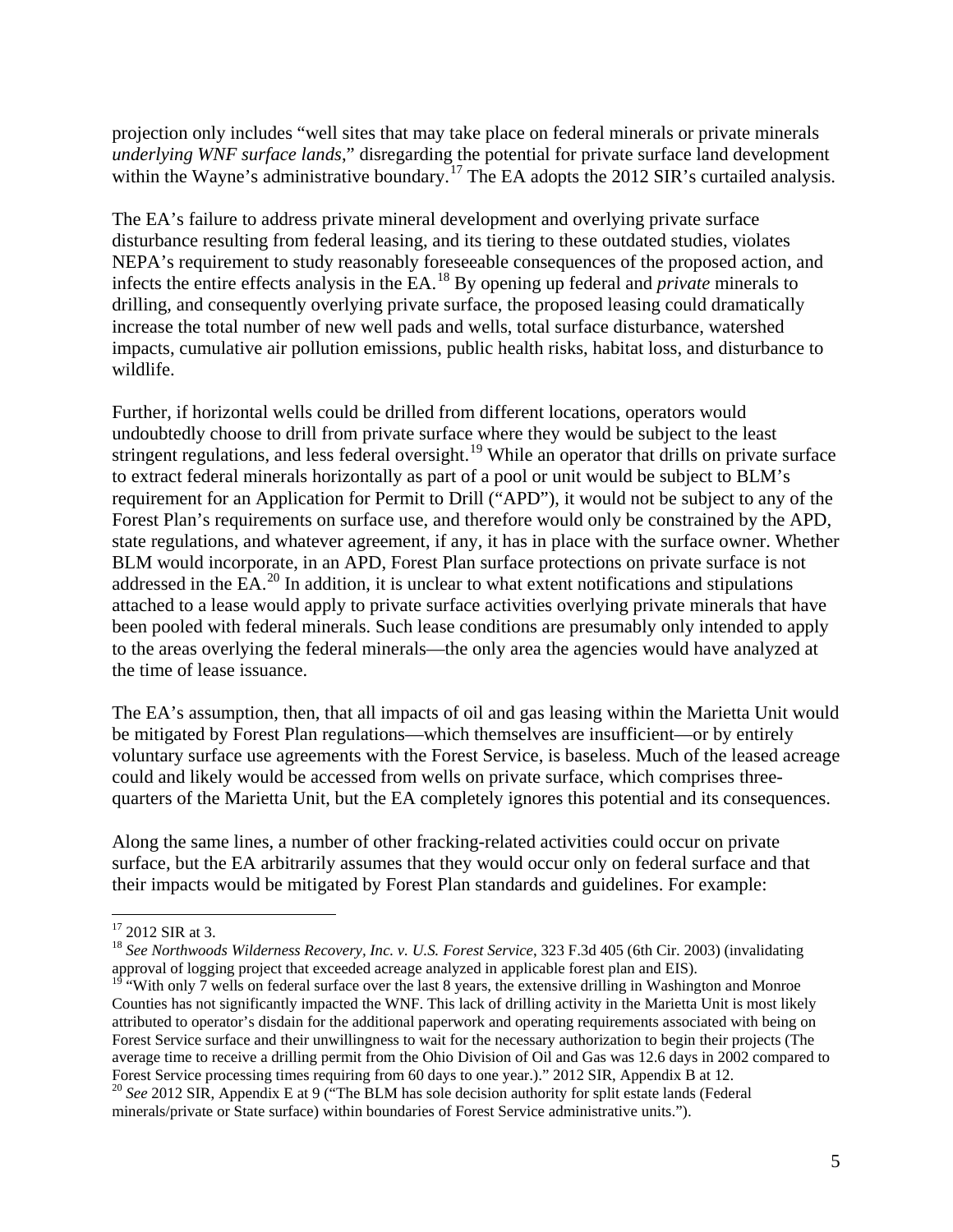- The Forest Plan requires "closed systems" for storing wastewater instead of wastewater ponds and prohibits netting, to protect the ESA-listed Indiana bat.<sup>[21](#page-5-0)</sup> But because wastewater ponds and netting are allowed under Ohio law, *see* OAC § 1501:9-3-08, ORC  $1509.22(C)(4)$  $1509.22(C)(4)$  $1509.22(C)(4)$ , federal leasing could lead to these hazards for bats on private lands.<sup>22</sup>
- The Forest Plan's restriction on water depletions to only "when water is plentiful" would supposedly mitigate the tremendous water depletion impacts of fracking—over 56 million gallons for a single horizontal well pad (over 7 million gallons per well x up to 8 wells per well pad).<sup>[23](#page-5-2)</sup> But this restriction would not apply to depletions on private surface or outside the Wayne. Because "[t]here is no agency (federal or state) that regulates water withdrawals from streams and rivers in the State of Ohio," the only limits on an operator's ability to withdraw water from private surface would be the private landowner's consent. $24$
- The 2012 SIR assumes that the Forest Plan's prohibition on wastewater injection disposal would avoid the impacts of wastewater contamination. Again, this rule would not prohibit wastewater injection on private surface or outside the Wayne. Indeed, wastewater injection is already occurring on private surface within the Marietta Unit,  $^{25}$  $^{25}$  $^{25}$  which could impact adjacent federal lands. Gaps in Ohio's regulation of wastewater injection could put surface and groundwater resources at risk.<sup>[26](#page-5-5)</sup> For example, Ohio does not require monitoring of groundwater quality near injection wells or testing or disclosure of chemicals in waste before injecting it underground.<sup>[27](#page-5-6)</sup>

BLM and the Forest Service's failure to analyze the consequences of leasing beyond development of federal surface, or consider mitigation for private surface activities, violates NEPA, which requires discussion of all indirect effects<sup>[28](#page-5-7)</sup> that are reasonably foreseeable, including connected actions and cumulative impacts.<sup>[29](#page-5-8)</sup> An agency "must give a realistic

<span id="page-5-0"></span> $21$  2012 SIR at 47.

<span id="page-5-1"></span><sup>&</sup>lt;sup>22</sup> Ramirez, Pedro, U.S. Fish and Wildlife Service, Reserve Pit Management: Risks to Migratory Birds at 9 (Sept. 2009), available a[t https://www.fws.gov/migratorybirds/pdf/management/reservepitmanagementriskstomigbirds.pdf](https://www.fws.gov/migratorybirds/pdf/management/reservepitmanagementriskstomigbirds.pdf) (noting bats can be attracted to wastewater pits) ("Ramirez 2009"); *see also* Ohio Department of Natural Resources, Wastewater (Flowback) from Hydraulic Fracturing, *available at*

<span id="page-5-2"></span><https://oilandgas.ohiodnr.gov/portals/oilgas/pdf/Wastewater-flowback.pdf> (noting wastewater can be stored in pits).<br>
<sup>23</sup> 2012 SIR at 41-42; *see also id.* at 29-30 (similar reasoning with respect to groundwater).<br>
<sup>24</sup>

<span id="page-5-3"></span>

<span id="page-5-4"></span>http://maps.fractracker.org/3.13/?appid=2a68b20a338f464da12d6e8f1cb66c08&webmap=0f6bdbb82b1246f6a2d2d

<span id="page-5-5"></span><sup>&</sup>lt;sup>26</sup> Steinzor, Nadia & Bruce Baizel, Earthworks. Wasting away: Four states' failure to manage gas and oil field waste from the Marcellus and Utica Shale at 46-51 (April 2015), available at

<https://www.earthworksaction.org/files/publications/WastingAway-FINAL-lowres.pdf> (providing overview of Ohio waste disposal problems).<br><sup>27</sup> *Id.* at 35-36.<br><sup>28</sup> 40 C.F.R. § 1508.8.

<span id="page-5-6"></span>

<span id="page-5-8"></span><span id="page-5-7"></span><sup>&</sup>lt;sup>29</sup> *Id.* at § 1508.7 (cumulative impacts are impacts of "other past, present, and reasonably foreseeable future actions regardless of what agency (Federal or non-Federal) or person undertakes such other actions."); *id*. at § 1508.25(a)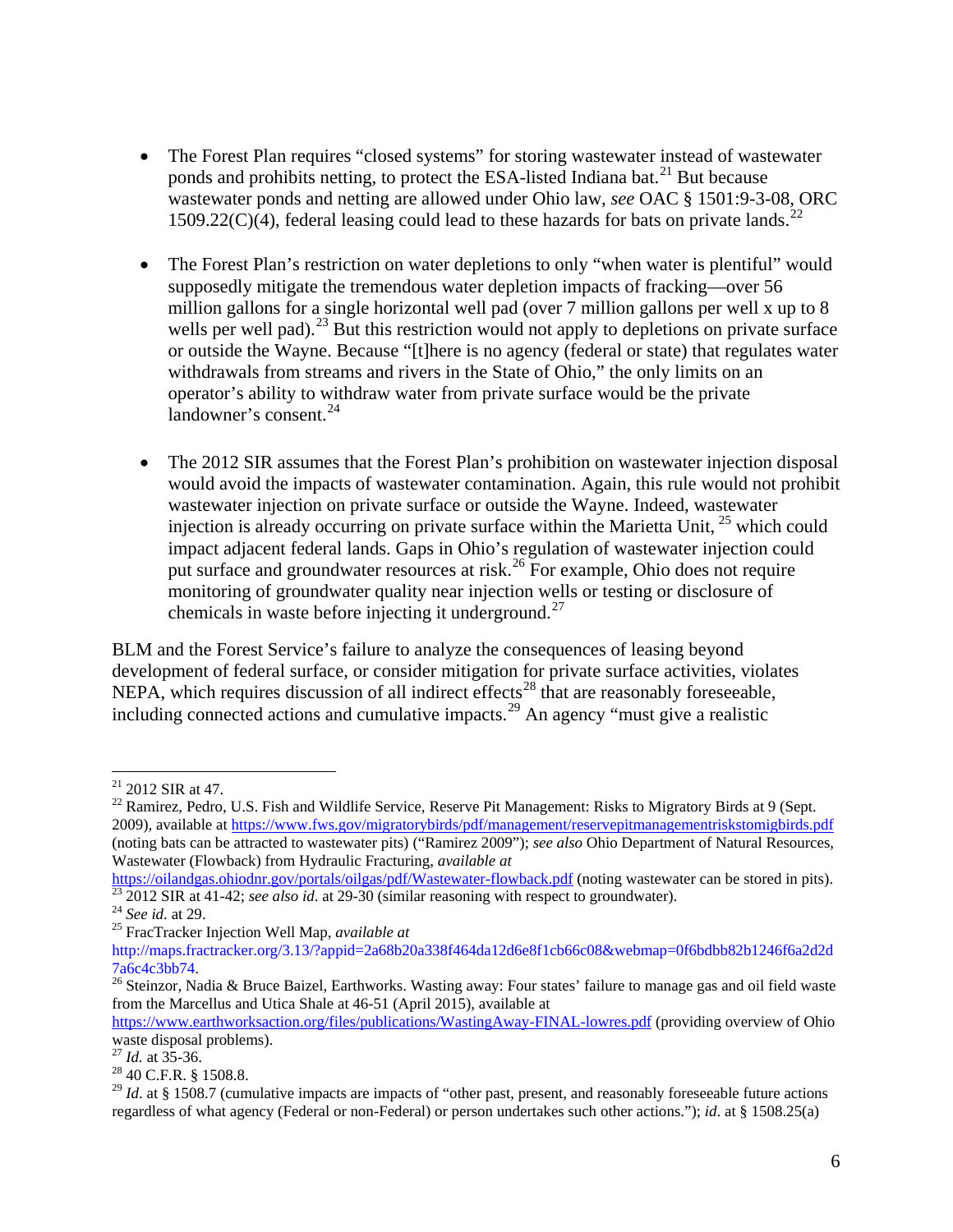evaluation of the total impacts and cannot isolate a proposed project, viewing it in a vacuum." *Grand Canyon Trust v. FAA*, 290 F.3d 339, 342 (D.C. Cir. 2002). NEPA therefore requires analysis of the impacts of oil and gas development not only on the proposed parcels but also on the surrounding environment, including private surface.

As demonstrated above, development on the proposed parcels and on adjacent private surfaces are connected and inextricably linked, such that private surface development is reasonably foreseeable. *See Sierra Club v. United States DOE*, 255 F. Supp. 2d 1177, 1185 (D. Colo. 2002) (DOE's approval of road easement without analyzing impacts of mining operations on private land that road would access violated NEPA). Because the Draft EA omits any analysis of private surface development impacts or their mitigation, NEPA has not been adequately addressed and further environmental analysis is required. The Forest Service therefore cannot consent to new leasing.

## **B. The Draft EA Bases its Finding of No Significant Impacts on Inaccurate Estimates of Surface Disturbance for Well Pads, Compressor Stations, and Gathering Lines**

The EA's surface impact footprint estimates for well pad sites, compressor station sites, and gathering lines are significantly lower than empirical field data suggests, thereby precluding a complete disclosure and analysis of soil, water quality, vegetation, and wildlife impacts.

Gathering lines, which transport natural gas from the well to a central collection point, are the single largest source of surface disturbance associated with oil and gas development, yet neither the EA nor the underlying NEPA documentation account for their surface disturbance. The 2004 RFDS and 2012 SIR dismiss this class of impact out of hand, stating: "Given the long history of gas production in the WNF, there is already a well developed pipeline infrastructure in place which should minimize the need for lengthy gathering lines to service new wells."<sup>[30](#page-6-0)</sup>

The EA offers a mere two passing statements on the subject of pipeline construction, stating only: "If the well produces natural gas, and the flowline is in the road, another 0.5 acres may be affected by flowline construction. … If the well is productive, additional land may be affected by pipeline construction."[31](#page-6-1) The EA fails to elaborate on these statements, or quantify how much pipeline construction could result from a productive well.

This cursory treatment of gathering lines is wholly improper, particularly in light of ample evidence that gathering lines for horizontal well operations result in significant land clearing. According to one source, over two-thirds of the surface disturbance caused by horizontal well development in the Marcellus shale region is created by the construction of gathering pipelines, or about 19 acres per well pad site.<sup>[32](#page-6-2)</sup> Similarly, an analysis of 122 horizontal well pads in

 <sup>(</sup>actions are connected if they "[c]annot or will not proceed unless other actions are taken previously or

<span id="page-6-0"></span>simultaneously").<br> $30\,2012$  SIR, Appendix B at 7.

<span id="page-6-2"></span><span id="page-6-1"></span> $31$  EA at 21-22.<br><sup>32</sup> The Nature Conservancy, Land Use and Ecological Impacts from Shale Development in the Appalachians, Summary Statement for DOE Quadrennial Energy Review Public Stakeholder Meeting Pittsburgh, PA July 21,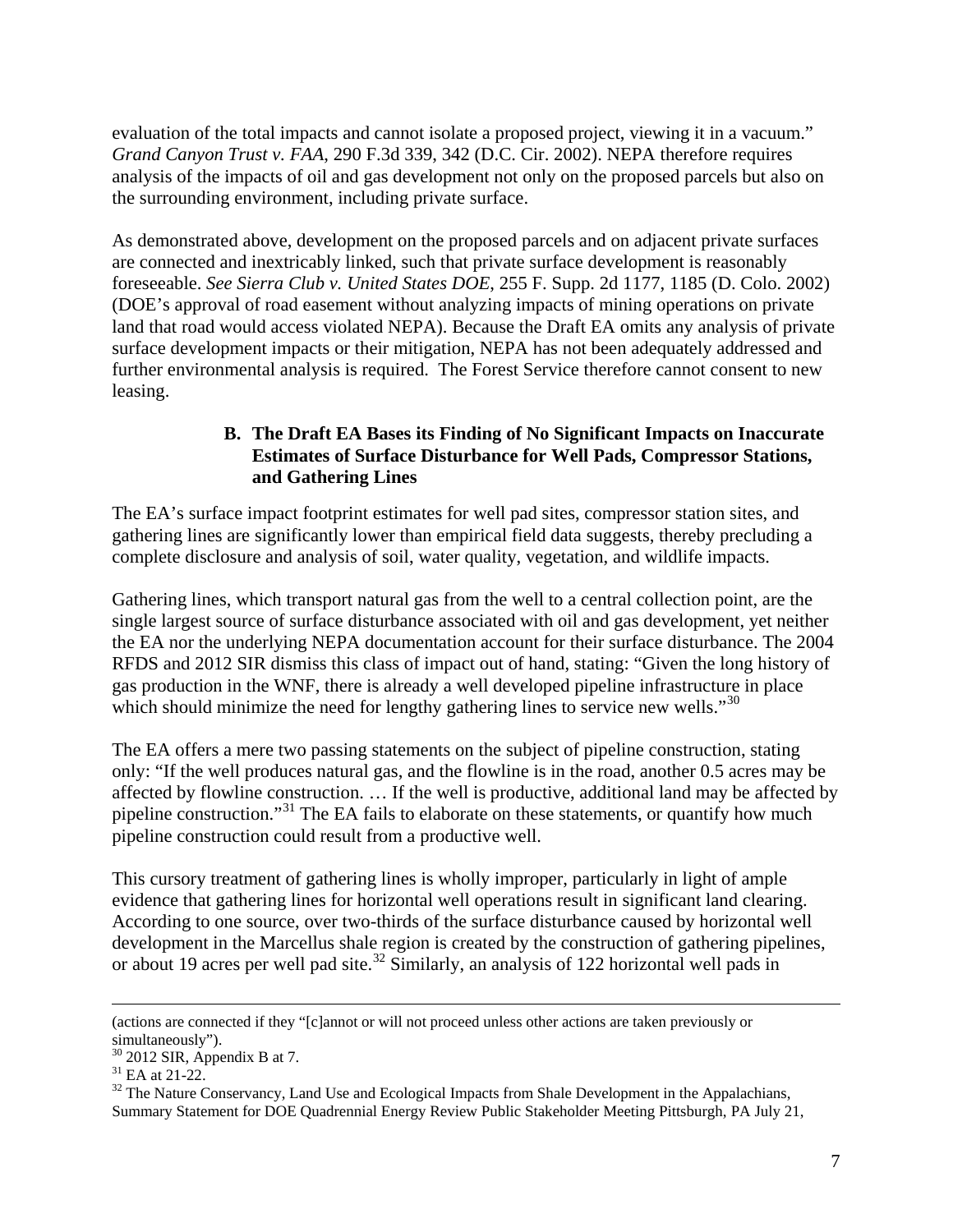Eastern Ohio found an average of over 17 acres of direct pipeline disturbance per well pad.<sup>[33](#page-7-0)</sup> And separate, ongoing research in Eastern Ohio has found approximately 8.5 acres of gathering line clearing for *every acre* of well pad; in areas with relatively low well pad density, ratios have averaged up to  $14:1.^{34}$  $14:1.^{34}$  $14:1.^{34}$ 

Moreover, contrary to the Forest Service's suggestion, it is unlikely that existing gathering line infrastructure on the Wayne could support future horizontal operations. Field studies conducted by The Nature Conservancy show that "the supporting [horizontal well] infrastructure is much larger in scale (24" diameter pipelines to gather gas from wells versus 2" or 4" pipelines in shallow fields)."<sup>[35](#page-7-2)</sup> In the Marcellus region, gathering lines may range from 6 to 24 inches in diameter and may clear rights-of-way of 30 to 150 feet wide.<sup>[36](#page-7-3)</sup> These are much larger than gathering lines used in shallow gas fields, which generally range from 2 to 6 inches in diameter.[37](#page-7-4)

Another oversight of the 2012 SIR's horizontal well site disturbance estimates is the apparent failure to account for "Limits of Disturbance" (LOD) for each well pad, i.e., the clearing and earth-moving impacts that occur immediately adjacent to the pad itself, not including access roads, gathering lines, and transmission lines. The 2012 SIR estimates that horizontal well pad sites average a total of 3-5.5 acres of disturbance during construction and prior to reclamation, and  $0.68$ -1.[38](#page-7-5) acres during the production phase, after reclamation.<sup>38</sup> A review of 122 horizontal wells in East-Central Ohio, however, revealed that surface disturbance for LOD *alone* averaged 6.9 acres. [39](#page-7-6) Ongoing research of 285 well pads in Eastern Ohio has found LODs of 10-14 acres per pad. [40](#page-7-7)

 <sup>2014,</sup> available at [http://energy.gov/sites/prod/files/2014/07/f17/pittsburg\\_qermeeting\\_minney\\_statement.pdf;](http://energy.gov/sites/prod/files/2014/07/f17/pittsburg_qermeeting_minney_statement.pdf) *see also* Slonecker, E.T. et al., Landscape Consequences of Natural Gas Extraction in Bradford and Washington Counties, Pennsylvania, 2004–2010: USGS Open-File Report 2012–1154 at 26 (2012), available at <https://pubs.usgs.gov/of/2012/1154/of2012-1154.pdf> ("Pipeline construction was the source of most of the increase in forest patch number.") ("Slonecker 2012").

<span id="page-7-0"></span><sup>33</sup> *See* McClaugherty, Charles et al., Landscape Impacts of Infrastructure Associated with Utica Shale Oil and Gas Extraction in Eastern Ohio, 100th ESA Annual Meeting (Aug. 9-14, 2015), abstract available at [http://esa.org/meetings\\_archive/2015/webprogram/Paper52636.html](http://esa.org/meetings_archive/2015/webprogram/Paper52636.html) (873 ha of pipeline divided by 122 well pad sites) ("McClaugherty 2015").

<span id="page-7-1"></span>sites) ("McClaugherty 2015"). 34 Information obtained from January 28, 2016 conversation with Ted Auch, PhD, The FracTracker Alliance, relating to his ongoing landscape impact research in East-Central Ohio in collaboration with Chuck McClaugherty's lab at the University of Mt. Union (examining 285 well pads and associated infrastructure); *see also* Auch, Ted, FracTracker Alliance, Letter re Land-Use Footprint of High Volume Hydraulic Fracturing in Eastern Ohio (May 2016).

<span id="page-7-2"></span><sup>&</sup>lt;sup>35</sup> Johnson, Nels, Pennsylvania Energy Impacts Assessment, Report 1: Marcellus Shale Natural Gas and Wind, The Nature Conservancy – Pennsylvania Chapter and Pennsylvania Audubon at 9 (2010), available at http://www.nature.org/media/pa/tnc\_energy\_analysis.pdf ("Johnson 2010").

<span id="page-7-3"></span><sup>&</sup>lt;sup>36</sup> Johnson, Nels, et al., Pennsylvania Energy Impacts Assessment, Report 2: Natural Gas Pipelines. The Nature Conservancy – Pennsylvania Chapter at 1 (2011), available at

<http://www.nature.org/ourinitiatives/regions/northamerica/unitedstates/pennsylvania/ng-pipelines.pdf> ("Johnson 2011").<br><sup>37</sup> *Id.*<br><sup>38</sup> 2012 SIR at 4.<br><sup>39</sup> McClaugherty 2015.

<span id="page-7-4"></span>

<span id="page-7-5"></span>

<span id="page-7-7"></span><span id="page-7-6"></span><sup>&</sup>lt;sup>40</sup> Auch Comm., *supra* n.34; *see also* Auch Letter, *supra* n.34.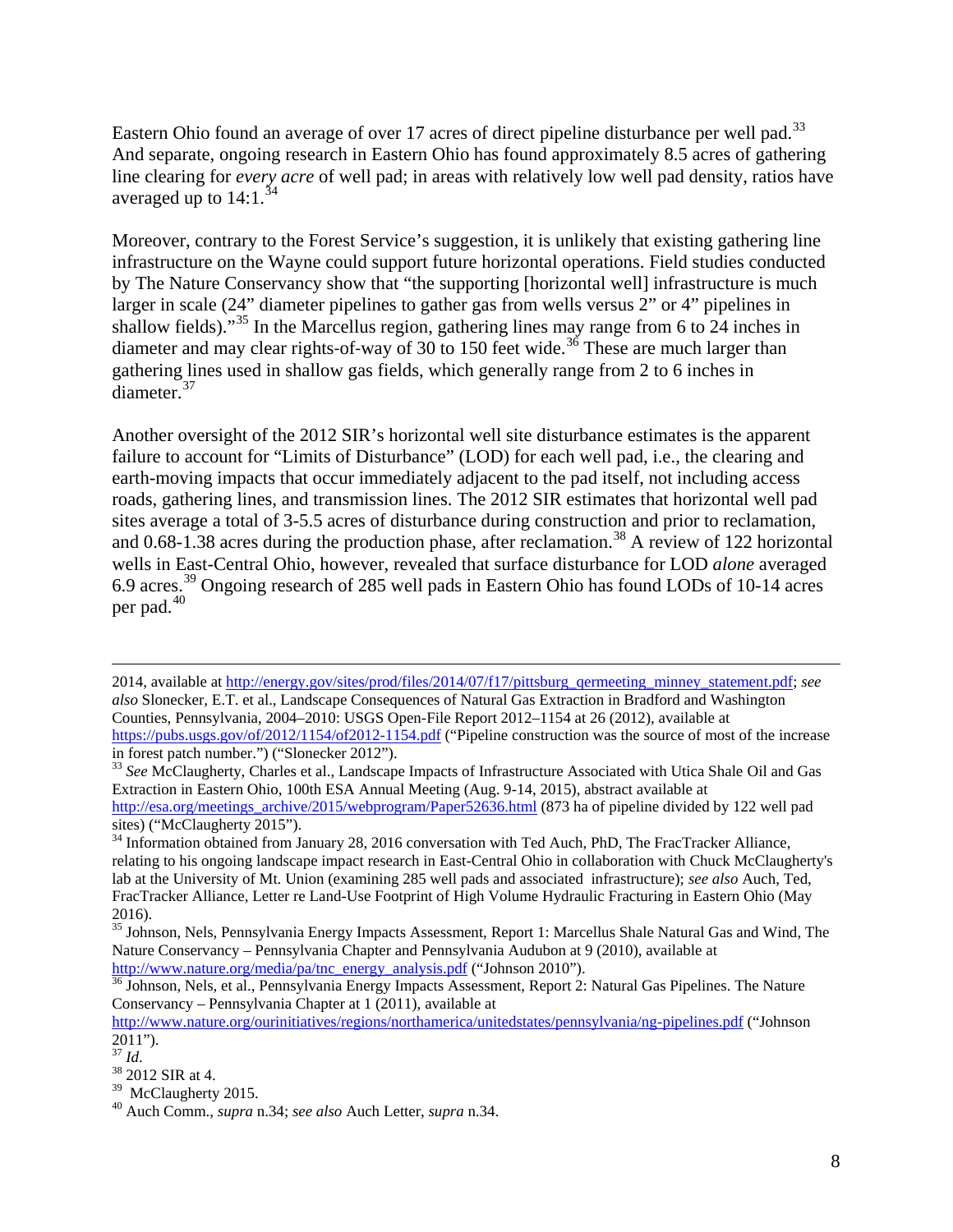Furthermore, the 2012 SIR grossly underestimates surface disturbance for compressor stations at 1 to 5 acres.[41](#page-8-0) Ongoing research in East-Central Ohio suggests that compressor station sites tend to range between 15 to 30 acres in size.<sup>[42](#page-8-1)</sup> It is also not clear whether the 2012 SIR and 2006 EIS consider the surface footprints of freshwater or wastewater retention ponds. The enormous water use and wastewater generation associated with hydraulic fracturing and horizontal drilling could foreseeably result in the development of such ponds.

The EA's inaccurate surface disturbance analysis results in a failure to fully disclose and analyze the leasing proposal's significant effects on numerous resources, including water quality, scenic resources, vegetation, and wildlife. In particular, increased surface disturbance would exacerbate existing habitat fragmentation and edge effects on wildlife. In a recent review of 242 Marcellus well pads, researchers found "[w]ell pads occupy 3.1 acres on average while the associated infrastructure (roads, water impoundments, pipelines) takes up an additional 5.7 acres, or a total of nearly 9 acres per well pad."[43](#page-8-2) This study found an average of 21 additional acres of edge effect disturbance, for an average of 30 acres total of both direct and indirect interior forest habitat loss per well pad.<sup>[44](#page-8-3)</sup> Another study found that each mile of a 100-foot right-of-way directly disturbs 528,000 square feet or approximately 12 acres and creates an additional 72 acres of new forest edges.<sup>[45](#page-8-4)</sup>

A more highly fragmented forest landscape could have far-reaching effects not discussed in the EA. New open corridors inhibit the movement of some species, such as forest interior nesting birds, which are reluctant to cross openings where they are more exposed to predators.<sup>[46](#page-8-5)</sup> Fragmentation effects from conventional oil and gas development on the Allegheny National Forest greatly reduced core forest habitat type and negatively impacted neotropical migrant songbird species, while benefitting less desirable species.<sup>[47](#page-8-6)</sup>

The 2006 Forest Plan and EIS, 2012 SIR, and EA severely underestimate the potential surface impacts of well pad site development and associated infrastructure—both the immediate effects of land clearing and earthmoving, and the resulting surface runoff, industrialization, habitat fragmentation, edge effects, and species impacts. Leasing of the specific lands has not been adequately addressed in the EA and further environmental analysis is required. The Forest Service therefore cannot authorize new leasing.

## **C. The EA Declines to Meaningfully Analyze Climate Change Effects**

The EA fails to adequately analyze the impacts of increased oil and gas development on greenhouse gas emissions and climate change. Specifically, the EA declines to quantify potential

<span id="page-8-1"></span><span id="page-8-0"></span><sup>41</sup> 2012 SIR at 2, Table 1. 42Auch Comm., *supra* n.34; *see also* Auch Letter, *supra* n.34. <sup>43</sup> Johnson 2010 at 9-11. 44 *Id.* <sup>45</sup> Johnson 2011 at 5.

<span id="page-8-2"></span>

<span id="page-8-3"></span>

<span id="page-8-5"></span><span id="page-8-4"></span><sup>&</sup>lt;sup>46</sup> *Id.* at 6; *see also* Slonecker 2012 at 2, available at<https://pubs.usgs.gov/of/2012/1154/of2012-1154.pdf> (noting fragmentation resulting in loss of migration corridors).

<span id="page-8-6"></span>fragmentation resulting in loss of migration corridors). <sup>47</sup> Thomas, Emily H. et al. Conventional oil and gas development alters forest songbird communities, The Journal of Wildlife Management*,* 78 (2), 293-306, abstract available at DOI: [10.1002/jwmg.662.](http://dx.doi.org/10.1002/jwmg.662)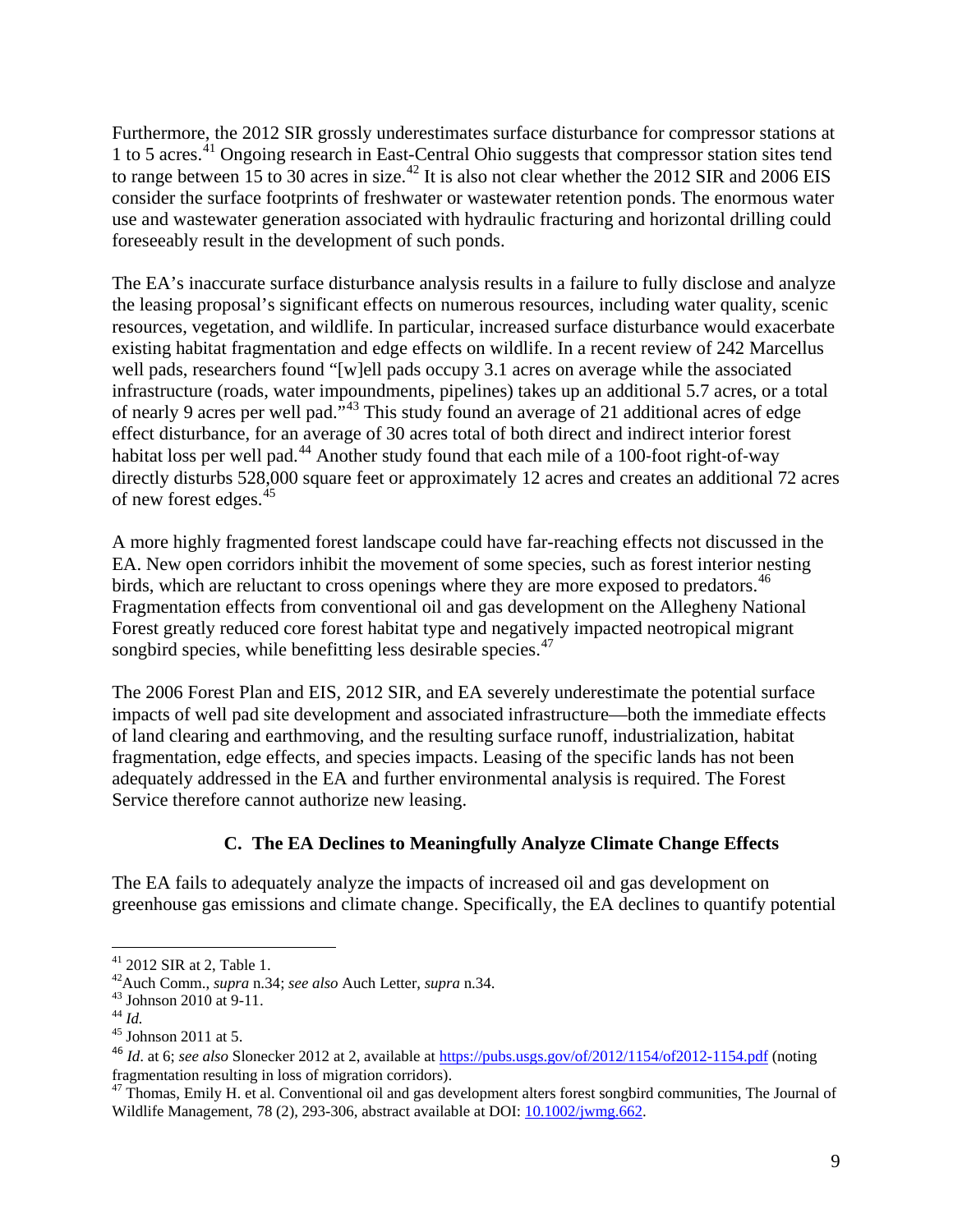emissions related to the proposed action and fails to provide meaningful qualitative analysis. The EA incorrectly suggests that because a *precise* assessment of greenhouse gas emissions is not possible, it need not make any effort to quantify these emissions: "Uncertainties regarding the number of wells and other factors make it impractical to project amounts of GHG that the Proposed Action would emit."<sup>[48](#page-9-0)</sup> Furthermore, the EA states that "[t]he lack of scientific tools designed to predict climate change at regional or local scales limits the ability to quantify potential future impacts."[49](#page-9-1)

The EA's scant treatment of the climate change effects of the proposed action runs directly counter to the CEQ's recently finalized climate change guidance. CEQ's guidance "[r]ecommends that agencies quantify a proposed agency action's projected direct and indirect GHG emissions, taking into account available data and GHG quantification tools that are suitable for the proposed agency action."<sup>[50](#page-9-2)</sup> The CEO climate guidance notes that "[q]uantification tools are widely available, and are already in broad use in the Federal and private sectors, by state and local governments, and globally."<sup>[51](#page-9-3)</sup>

The EA attempts to rationalize its lack of climate change analysis by maintaining that "while BLM actions may contribute to the climate change phenomenon, the specific effects of those actions on global climate are speculative given the current state of the science."<sup>[52](#page-9-4)</sup> Along similar lines, the EA states that "an assessment of impacts on climate change from the release of GHGs is outside the scope of this document because it is a global phenomenon."[53](#page-9-5) However, the CEQ guidance dispenses with this faulty logic:

[A] statement that emissions from a proposed Federal action represent only a small fraction of global emissions is essentially a statement about the nature of the climate change challenge, and is not an appropriate basis for deciding whether or to what extent to consider climate change impacts under NEPA.<sup>[54](#page-9-6)</sup>

NEPA requires "reasonable forecasting," which includes the consideration of "reasonably foreseeable future actions…even if they are not specific proposals." *N. Plains Res. Council, Inc. v. Surface Transp. Bd.*, 668 F.3d 1067, 1079 (9th Cir. 2011) (citation omitted). It is reasonably foreseeable that opening this acreage to oil and gas leasing would result in the commercial production of oil and gas. BLM has ample information to inform a greenhouse gas emissions analysis, including figures for total wells and well pads, average length of gathering lines, and total compressor stations. The agency also purports to know the general location of horizontal well pads, which would inform an analysis of transportation emissions.<sup>[55](#page-9-7)</sup> Further, Ohio keeps

<span id="page-9-0"></span> $^{48}$  EA at 87.<br> $^{49}$  EA at 35.

<span id="page-9-2"></span><span id="page-9-1"></span><sup>&</sup>lt;sup>50</sup> CEQ, Final Guidance on the Consideration of Greenhouse Gas Emissions and the Effects of Climate Change in NEPA Reviews at 4 (2016), available at

https://www.whitehouse.gov/sites/whitehouse.gov/files/documents/nepa\_final\_ghg\_guidance.pdf. <sup>51</sup> CEQ Guidance at 12 (citing CEQ's inventory of Greenhouse Gas Accounting Tools, available at

<span id="page-9-5"></span>

<span id="page-9-7"></span><span id="page-9-6"></span>

<span id="page-9-4"></span><span id="page-9-3"></span>[https://ceq.doe.gov/current\\_developments/GHG-accounting-tools.html\)](https://ceq.doe.gov/current_developments/GHG-accounting-tools.html).<br>
<sup>52</sup> EA at 86.<br>
<sup>54</sup> CEQ Guidance at 11.<br>
<sup>54</sup> CEQ Guidance at 11.<br>
<sup>55</sup> 2012 SIR, Appendix C at 1-2 (noting geographic and geologic limiting factors f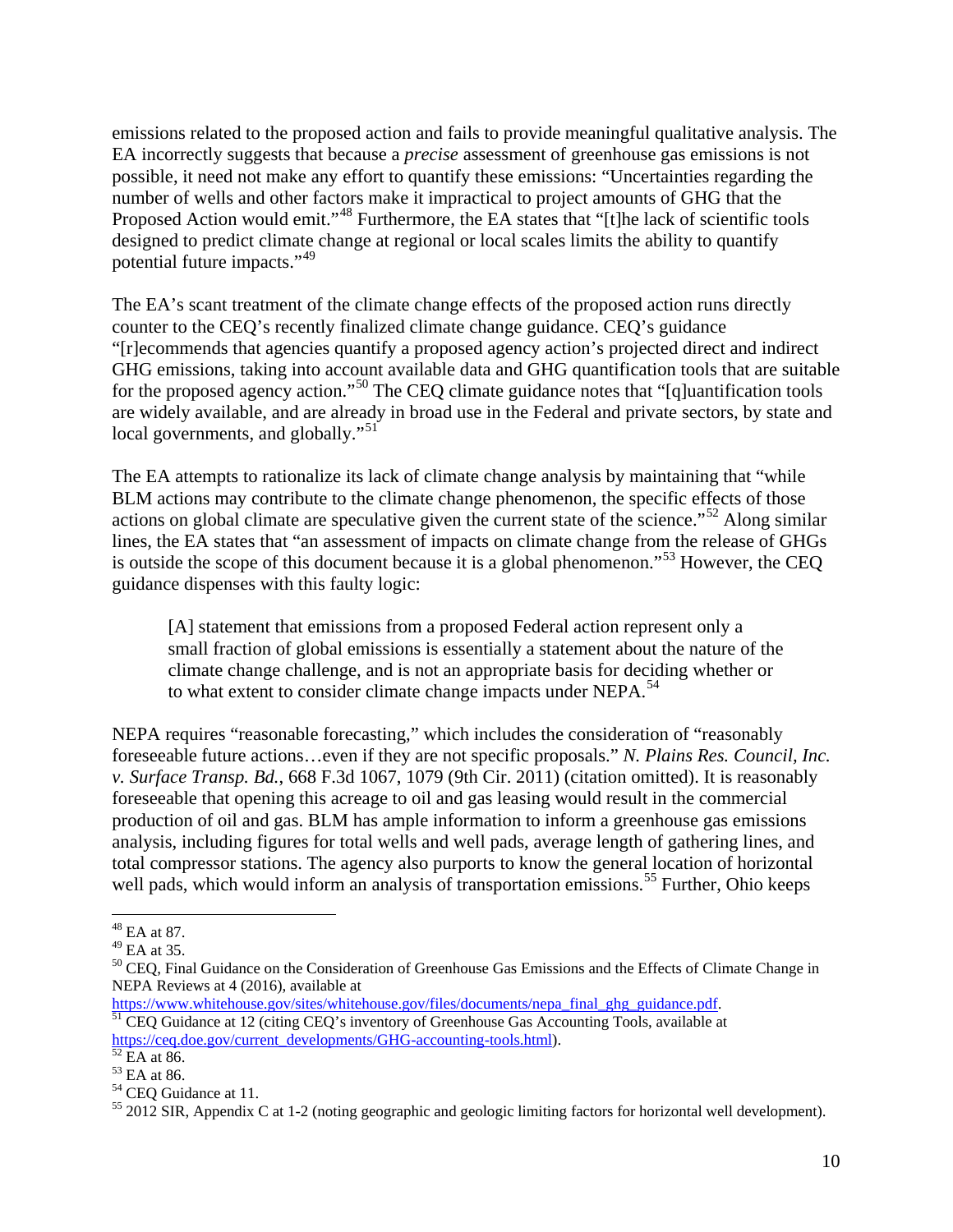track of natural gas and oil production numbers in the Utica and Marcellus shales, which could inform a study of pipeline and combustion emissions.<sup>[56](#page-10-0)</sup> That BLM cannot precisely calculate the total emissions anticipated is not a rational basis for cutting off its analysis: "Reasonable forecasting and speculation is … implicit in NEPA, and we must reject any attempt by agencies to shirk their responsibilities under NEPA by labeling any and all discussion of future environmental effects as 'crystal ball inquiry.'" *Save Our Ecosystems v. Clark*, 747 F.2d 1240, 1246 n.9 (9th Cir. 1984 (quoting *Scientists' Inst. for Pub. Info., Inc. v. Atomic Energy Comm.*, 481 F.2d 1079, 1092 (D.C. Cir. 1973)); *see also*, *High Country Conservation Advocates v. United States Forest Serv.*, 52 F. Supp. 3d 1174, 1196 (D. Colo. 2014) (decision to forgo calculating mine's reasonably foreseeable GHG emissions was arbitrary "in light of the agencies' apparent ability to perform such calculations"); *Ctr. for Biological Diversity v. NHTSA*, 538 F.3d 1172, 1217 (9th Cir. 2008) ("The impact of greenhouse gas emissions on climate change is precisely the kind of cumulative impacts analysis that NEPA requires agencies to conduct.").

The agencies should quantify the potential lifetime CO2e emissions from all phases of oil and gas development applicable in the Marietta Unit. This quantification should include emissions from the associated drilling, completion, production, transportation, and ultimate consumption phases.[57](#page-10-1) The CEQ Guidance notes that "[f]or actions such as a Federal lease sale of coal for energy production, the impacts associated with the end-use of the fossil fuel being extracted would be the reasonably foreseeable combustion of that coal."<sup>[58](#page-10-2)</sup> This logic should hold with equal force for oil and gas leasing, and thus these combustion emissions should be quantified. Emissions from "connected actions," e.g., from development of private subsurface, and from the construction and operation of gathering and transmission infrastructure should also be quantified as part of this process.<sup>[59](#page-10-3)</sup>

The NEPA analysis should also put the proposed action's emissions into context using an evaluation of the proposed action's social cost of carbon ("SCC"). The Federal social cost of carbon, which multiple Federal agencies have developed and used to assess the costs and benefits of alternatives in rulemakings, offers a harmonized, interagency metric that can provide decisionmakers and the public with some context for meaningful NEPA review.<sup>[60](#page-10-4)</sup> The SCC evaluation is a simple tool that contextualizes emissions by translating tons of carbon into

<span id="page-10-0"></span> <sup>56</sup> ODNR, Division of Oil and Gas Resources, Oil & Gas Production, available at [http://oilandgas.ohiodnr.gov/production.](http://oilandgas.ohiodnr.gov/production)<br> $\frac{\text{http://oilandas.ohiodnr.gov/production}}{57}$ CEQ Guidance at14:

<span id="page-10-1"></span>

<sup>&</sup>quot;NEPA reviews for proposed resource extraction and development projects typically include the reasonably foreseeable effects of various phases in the process, such as clearing land for the project, building access roads, extraction, transport, refining, processing, using the resource, disassembly, disposal, and reclamation."

*See also id*. at 16 n.43 (citing DOE's life-cycle GHG emissions study for exports of liquefied natural gas, and thus implicitly endorsing the view that a life cycle analysis is the appropriate method). <sup>58</sup> *Id.* at 16 n.42. <sup>59</sup> *See id.* at 13.

<span id="page-10-2"></span>

<span id="page-10-4"></span><span id="page-10-3"></span><sup>&</sup>lt;sup>60</sup> See Interagency Working Group on Social Cost of Carbon, United States Government, "Technical Update of the

Social Cost of Carbon for Regulatory Impact Analysis" (May 2013), available at [https://www.whitehouse.gov/sites/default/files/omb/inforeg/social\\_cost\\_of\\_carbon\\_for\\_ria\\_2013\\_update.pdf.](https://www.whitehouse.gov/sites/default/files/omb/inforeg/social_cost_of_carbon_for_ria_2013_update.pdf)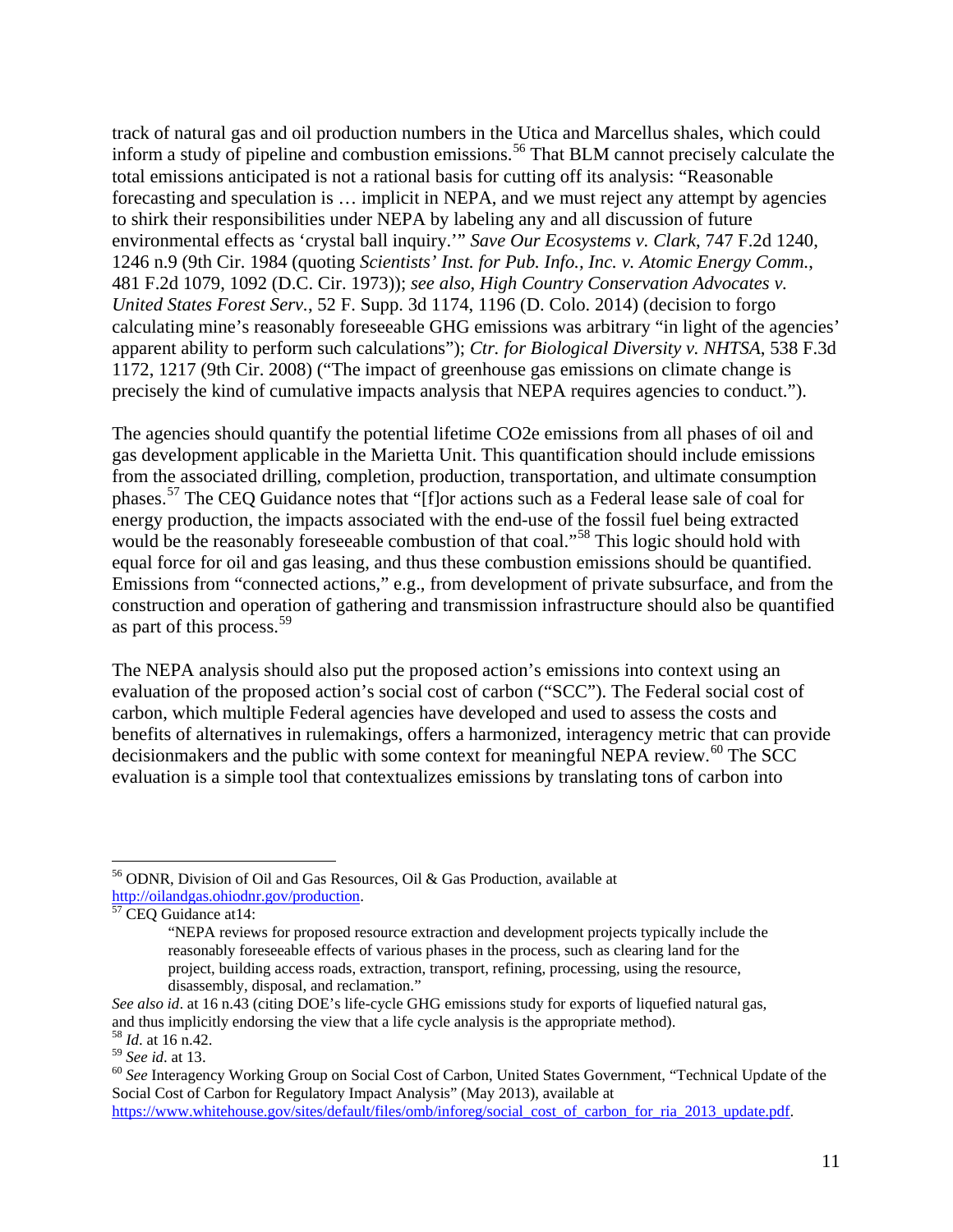estimates of the costs to society of emitting that carbon. The Seventh Circuit Court of Appeals recently upheld agency reliance on the SCC to evaluate federal rulemakings.<sup>[61](#page-11-0)</sup>

In short, the NEPA analysis of greenhouse gas emissions and climate change impacts is virtually non-existent for the proposed action. Nor do the 2006 Forest Plan and its accompanying EIS or the 2012 SIR offer help in this area, as none appear to even mention "climate change," much less meaningfully analyze the same. Applicable law requires the Forest Service to withhold consent to leasing given these NEPA deficiencies.

# **II. BLM and the Forest Service Must Reinitiate Section 7 Consultation Regarding the Leasing Proposal's Effects on the Indiana Bat**

The Forest Service cannot consent to new leasing because neither the Service nor BLM have properly complied with section 7 of the ESA regarding the leasing proposal's effects on the endangered Indiana bat. Consultation on the Forest Plan's oil and gas development effects last occurred over a decade ago, and the 2005 Biological Opinion is stale. Reinitiation is required "if new information reveals effects of the action that may affect listed species or critical habitat in a manner or to an extent not previously considered." 50 C.F.R. § 402.16(b). Here, new information concerning the potential for horizontal well development, white-nose syndrome, and climate change trigger reinitiation of consultation.

The Forest Plan's 2005 Biological Opinion does not address any impacts of hydraulic fracturing or horizontal drilling on the Indiana bat. As noted above, wastewater pits from fracking operations could pose a serious threat to the bat: insects that become trapped on the surface of these pits attract bats, which may then become exposed to toxic chemicals, or entangled in netting covering the pit's surface.<sup>[62](#page-11-1)</sup> As discussed above, the 2006 Forest Plan does not fully mitigate these effects on private surface. In addition, fracking threatens the bat's habitat by reducing and fragmenting areas for foraging and roosting, and risking degradation of streams. The rise in fracking and horizontal drilling, including the increased potential for horizontal well pad surface disturbance detailed above, constitutes "new information reveal[ing] effects of the action that may affect [the Indiana bat]…in a manner or to an extent not previously considered," and triggers BLM and the Forest Service's duty to reinitiate consultation on the 2005 Biological Opinion. $63$ 

White-nose syndrome (or "WNS") is a fatal disease affecting hibernating bats that is named for a white fungus that appears on the muzzle and other parts of bats. The disease has spread rapidly across the eastern and midwestern U.S., and is estimated to have killed more than 6 million bats in the Northeast and Canada.<sup>[64](#page-11-3)</sup> White-nose syndrome has spread to 16 counties in Ohio,<sup>[65](#page-11-4)</sup>

<span id="page-11-4"></span>https://www.whitenosesyndrome.org/partner/ohio-department-natural-resources; White-nose Syndrome.org, Updated white-nose syndrome map (May 10, 2016), available at

<span id="page-11-3"></span><span id="page-11-2"></span>

<span id="page-11-1"></span><span id="page-11-0"></span><sup>&</sup>lt;sup>61</sup> Zero Zone, Inc. v. U.S. Dept. of Energy, 2016 U.S. App. LEXIS 14541 (7th Cir. 2016).<br><sup>62</sup> See Ramirez 2009 at 9.<br><sup>63</sup> See 50 C.F.R. § 402.16(b).<br><sup>64</sup> USFWS, White-nose syndrome: The devastating disease of hibernating *available at* https://www.whitenosesyndrome.org/sites/default/files/resource/white-nose\_fact\_sheet\_5-2016\_2.pdf . <sup>65</sup> Ohio Dept. of Natural Resources, White-nosesSyndrome.org, available at

https://www.whitenosesyndrome.org/resource/updated-white-nose-syndrome-map-may-10-2016.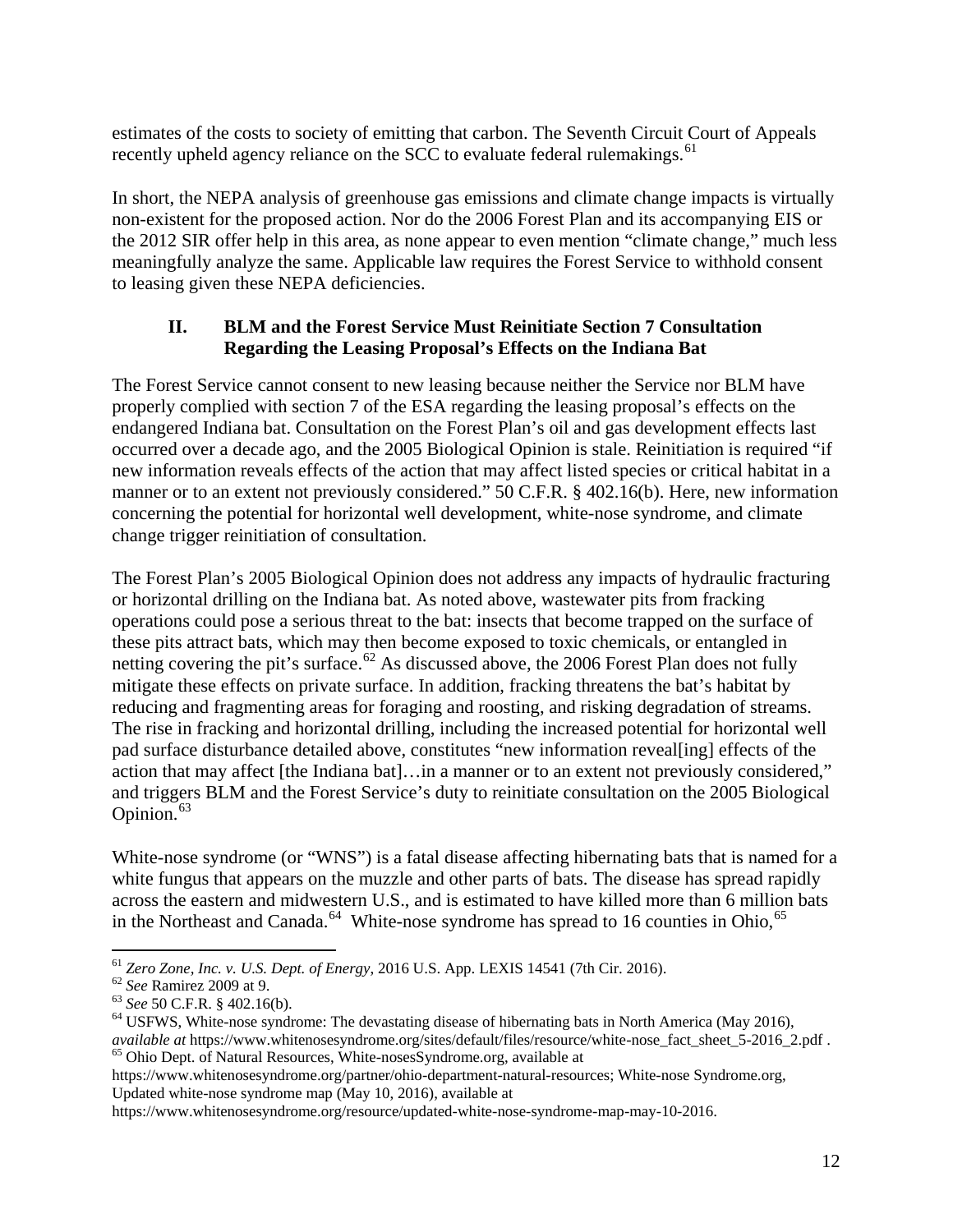including in the Wayne National Forest in Lawrence County.<sup>[66](#page-12-0)</sup> The potential for white-nose syndrome to wipe out the species in large parts of its range makes the bat's population much more sensitive to oil and gas development. It is therefore crucial to reduce these threats. While the Forest Service prepared a Review of New Information regarding WNS in 2008 (2008 RONI) and a review of the 2008 RONI in 2011, these reviews considered this threat in isolation, and not in connection with fracking and climate change. This new information concerning the devastating disease reveals effects of leasing that may affect the Indiana bat in a manner or to an extent not previously considered, and compels reinitiation.

Climate change is also projected to shift the Indiana bat's range, because the species' migration, reproductive cycles, and hibernation patterns are closely linked to temperature. One landmark study projects that warming summer temperatures will cause "maternity colonies in the western portion of the range [including Ohio]…to begin to decline and possibly disappear in the next 10– 20 years," causing the range to shift northeast-ward.<sup>[67](#page-12-1)</sup> The researchers note that "the effects of climate change should be considered in future threats analyses and conservation strategies for the Indiana bat," and that "management actions which foster high reproductive success and survival... will be critical for the conservation and recovery of the species."<sup>[68](#page-12-2)</sup> The 2005 Biological Opinion does not account for climate change effects. BLM and the Forest Service must consult with the Fish and Wildlife Service regarding all of these potential threats to the Indiana bat, and their effects in concert on the Indiana bat's survival and recovery.

## **III. Meaningful Public Participation and Comment Would Be Circumvented by the Forester's Review of the Parcels Before the EA Has Been Finalized**

BLM has not yet finalized the EA, and yet the Regional Forester apparently has already consented to leasing on a number of parcels. This is a violation of NEPA and its core principle that public review must inform the agency decision-making process.

"[P]ublic scrutiny [is] essential to implementing NEPA." *Bob House v. United States Forest Serv.*, 974 F. Supp. 1022, 1035 (E.D. Ky. 1997) (quoting 40 C.F.R. § 1500.1(b)). Accordingly, "agencies *shall to the fullest extent possible*…encourage and facilitate public involvement in decisions." 40 C.F.R. § 1500.2(d) (emphasis added). Agencies "shall…make diligent efforts to involve the public in preparing and implementing their NEPA procedures," including "solicit[ing] appropriate information from the public." *Id*. § 1506.6(a), (b), (d). In preparing an EA, agencies "shall involve environmental agencies, applicants, and the public, to the extent practicable." *Id.* § 1501.4(b).

<span id="page-12-0"></span> <sup>66</sup> USFS, White-nose Syndrome Detected in Ohio (Mar. 30, 2011), *available at* 

http://www.fs.usda.gov/wps/portal/fsinternet/!ut/p/c4/04\_SB8K8xLLM9MSSzPy8xBz9CP0os3gjAwhwtDDw9\_AI 8zPyhQoY6BdkOyoCAGixyPg!/?ss=110914&navtype=BROWSEBYSUBJECT&cid=STELPRDB5288711&navid =180000000000000&pnavid=null&position=News&ttype=detail&pname=Wayne%20National%20Forest- %20News%20&%20Events.

<span id="page-12-2"></span><span id="page-12-1"></span><sup>67</sup> Loeb, Susan C. & Eric A. Winters, Indiana bat summer maternity distribution: effects of current and future climates, Ecology and Evolution 2013; 3(1): 103–114, available at [http://onlinelibrary.wiley.com/doi/10.1002/ece3.440/full.](http://onlinelibrary.wiley.com/doi/10.1002/ece3.440/full)<br><sup>[68](http://onlinelibrary.wiley.com/doi/10.1002/ece3.440/full)</sup> *Id*.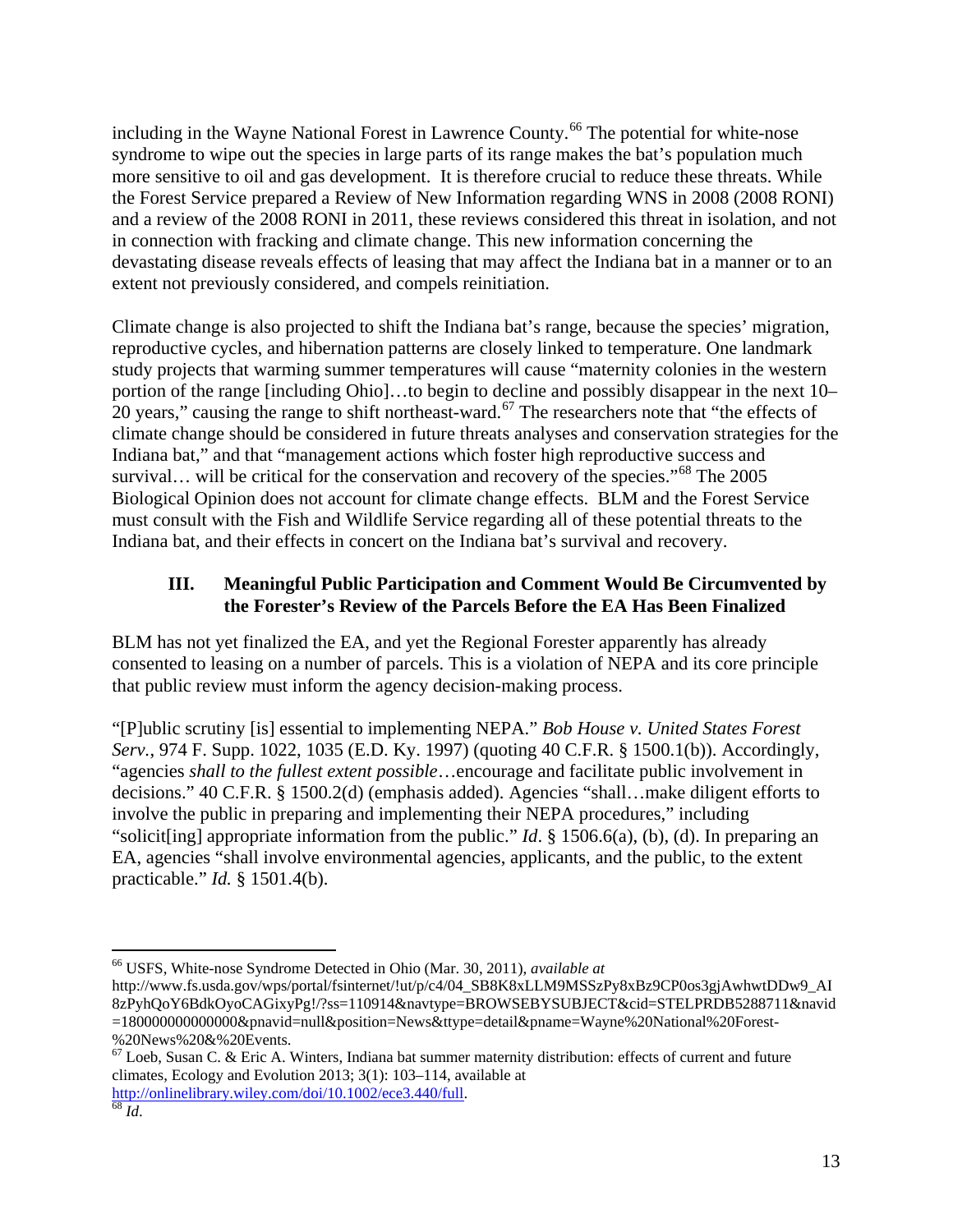The purpose of these requirements is to ensure that the agency action which potentially affects the environment is taken only after thorough consideration of the relevant factors in which meaningful public participation has been allowed. *Envtl. Prot. Info. Ctr. v. Blackwell*, 389 F. Supp. 2d 1174, 1221 (N.D. Cal. 2004); *see also Bering Strait Citizens for Responsible Res. Dev. v. U.S. Army Corps of Eng'rs*, 524 F.3d 938, 953 (9th Cir. 2008) (EA requires "sufficient environmental information…to permit members of the public to weigh in with their views and thus inform the agency decision-making process"). Accordingly, the failure to obtain any public input on an EA violates NEPA. *Citizens for Better Forestry v. U.S. Dept. of Agriculture*, 341 F.3d 961, 970 (9th Cir. 2003); *W. Watersheds Project v. Bennett*, 392 F. Supp. 2d 1217, 1222 (D. Idaho 2005). Along the same lines, the failure to consider public comments violates NEPA's requirement that agencies take a "hard look" at environmental consequences. *See W. Watersheds Project v. Kraayenbrink*, 620 F.3d 1187, 1206 (9th Cir. 2010); *Idaho Conservation League v. Guzman*, 766 F. Supp. 2d 1056, 1076-77 (D. Idaho 2011).

The Forest Service's approval of new leasing *before* BLM has considered all public input and finalized the EA is similarly unlawful. Rendering a "predetermined" decision "ignore[s] the purposes and procedures of NEPA." *See Int'l Snowmobile Mfrs. Ass'n v. Norton*, 340 F. Supp. 2d 1249, 1265 (D. Wyo. 2004) (mere *pro forma* compliance with NEPA procedures without actually considering comments violates NEPA). By consenting to new leasing before BLM has thoroughly considered public input and completed the requisite "hard look" at environmental consequences—including the serious issues raised in this letter—NEPA's public review requirements are subverted, rendering the EA an exercise in "form over substance." *W. Watersheds Project v. Kraayenbrink*, 620 F.3d 1187, 1206 (9th Cir. 2010).

The Forest Service cannot verify the adequacy of the EA or provide consent before the EA has been finalized. The Forest Service should withdraw any consent that it has already provided to BLM.

#### **\*\*\***

In sum, the Forest Service should deny consent to leasing within the Marietta Unit and withdraw consent for any parcels it has already approved. We also request a meeting with both of your offices to discuss the issues raised in this letter. Specific questions we have include:

- Does the 2012 SIR take into account the development of private minerals underlying private lands as part of a pooled unit with federal minerals?
- Can the Forest Service count on BLM incorporating in an APD Forest Plan surface protections on private surface?
- Would stipulations and notifications attached to a lease apply to private surface activities overlying private minerals that have been pooled with federal minerals?

Thank you for your consideration of our concerns. If you have any questions about the issues raised in this letter, please do not hesitate to contact us.

Sincerely,